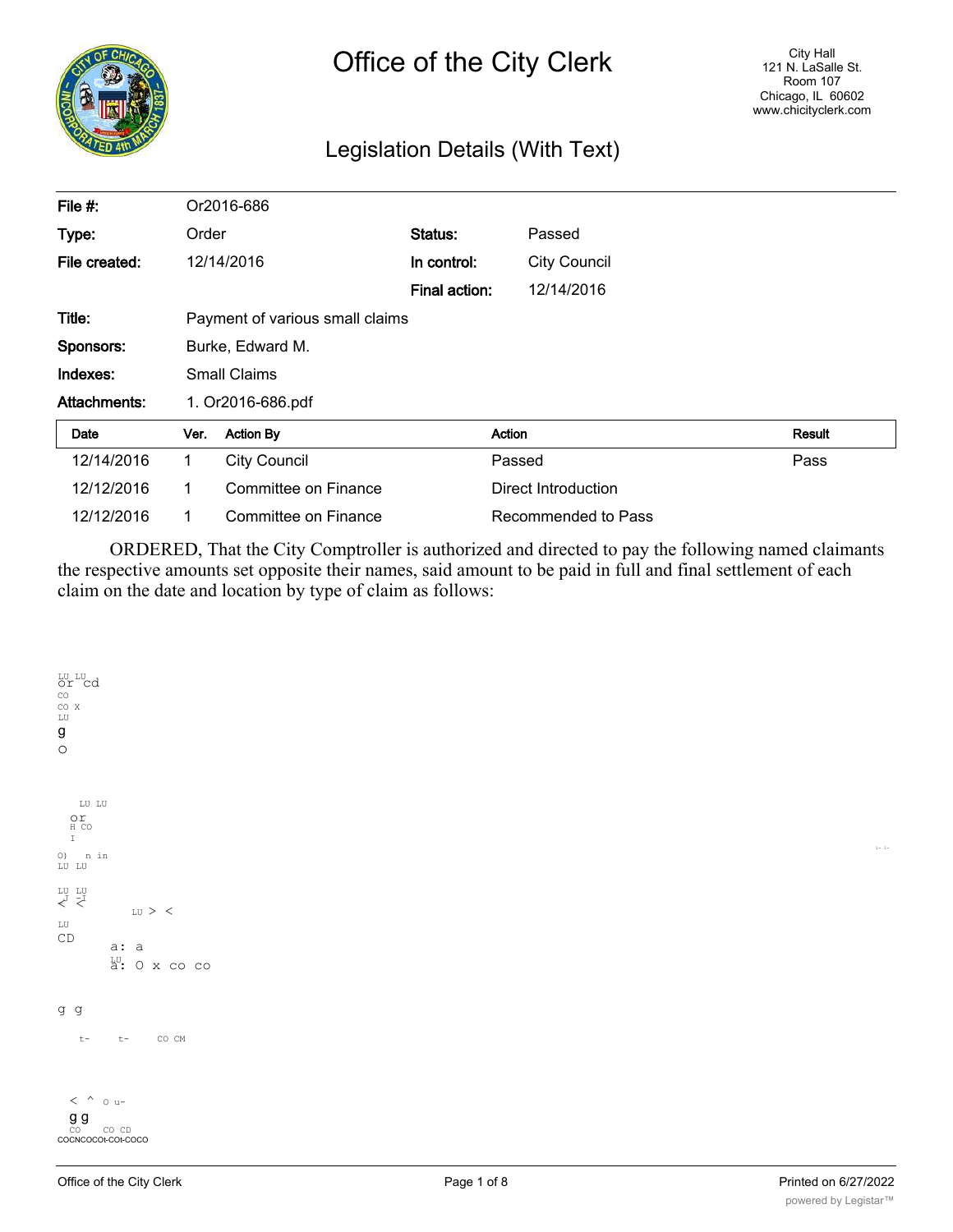



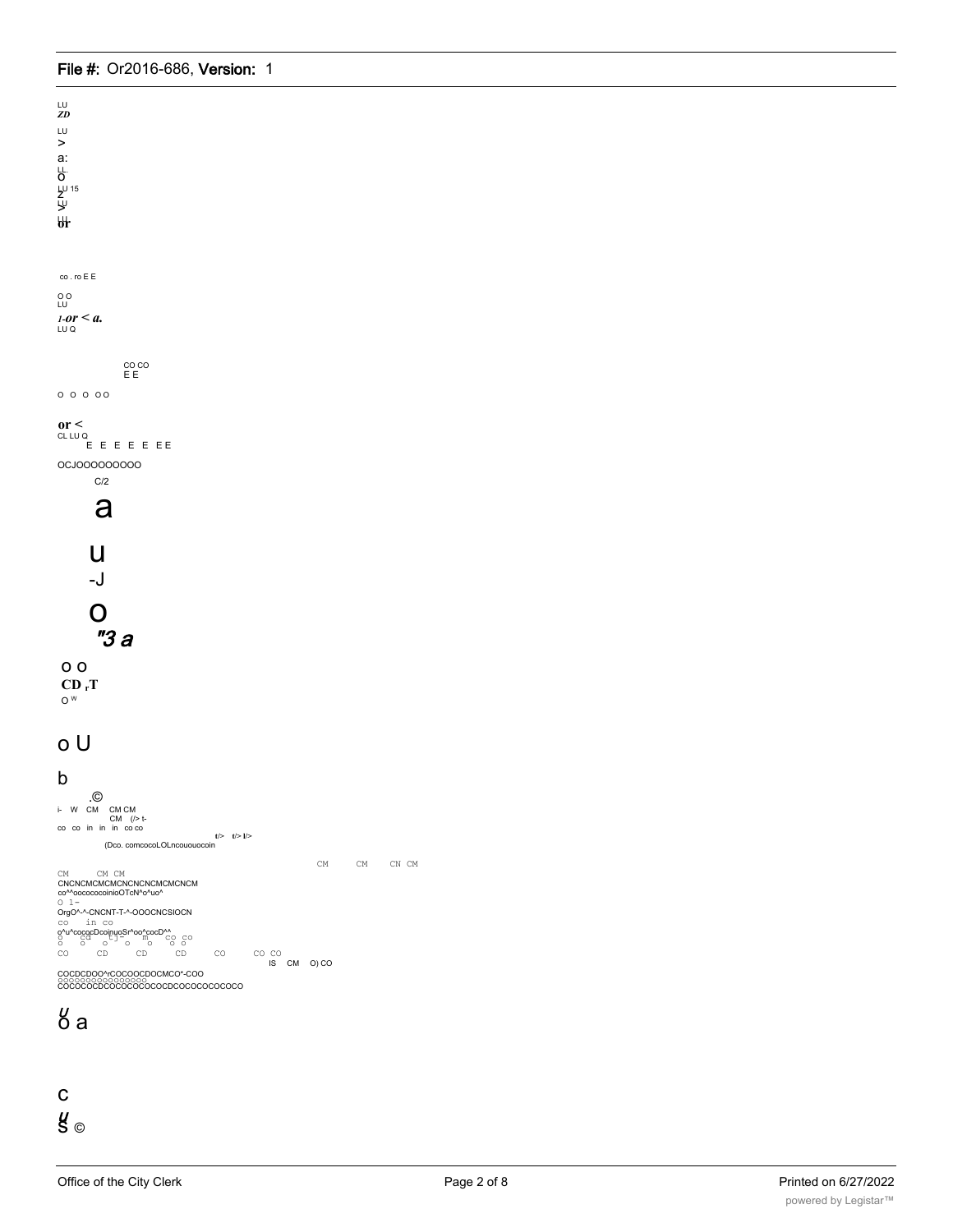| O i<br>Χ<br>O I CO O                                                                                                                                                                                                                                                                                                                                                                              |  |
|---------------------------------------------------------------------------------------------------------------------------------------------------------------------------------------------------------------------------------------------------------------------------------------------------------------------------------------------------------------------------------------------------|--|
|                                                                                                                                                                                                                                                                                                                                                                                                   |  |
| b <sup>u</sup> ruco<br>Ζ<br>rn rn<br>or<br>CD<br>CO<br>$\begin{array}{c} \text{LU} \\ \text{CD} \\ \text{Q} \end{array}$                                                                                                                                                                                                                                                                          |  |
| 1 X<br>$\circ$<br>$\circ$                                                                                                                                                                                                                                                                                                                                                                         |  |
| $<\begin{array}{l} \mathcal{L}^{\text{LU}}_{\text{CD} \text{ i } \text{ O}}\\ \mathcal{L}^{\text{CD} \text{ i } \text{ O}}\\ \text{LU} > \mathcal{L}^{\text{O} \text{ c}}\\ \end{array}$<br>$_{\text{LU}}$ > $\leq$ <sup>T</sup> O X LU O CO O<br>$\frac{10}{10}$ $\frac{10}{10}$ $\frac{10}{10}$ $\frac{10}{10}$ $\frac{10}{10}$ $\frac{-1}{10}$<br>Ζ<br>or<br>LU H<br>$\circ$<br>$_{CD}^{LU}$ z |  |
| LU<br>a<br>$i$ -CO<br>⊥∪y<br>$LU$ > <<br>LU<br>$i-$<br>co X<br>$b^3r$ co                                                                                                                                                                                                                                                                                                                          |  |
| $>$ < < $\circ$ a or $\circ$<br>$OJ$ t-<br>$\text{CM}_{\text{C}}$<br>co *-<br>CO<br>CM v <sup>t</sup> -<br>cm co t- co in co i-<br>œ<br>$\epsilon$<br>mcoi^cMCMCMinm                                                                                                                                                                                                                              |  |
| 0 0<br>დ დ .<br>0 <sub>c</sub><br>$\overset{x}{\mathbf{b}}\overset{x}{\mathbf{f}}$<br>Ĕо<br>Q<br>o<br>$\circ$                                                                                                                                                                                                                                                                                     |  |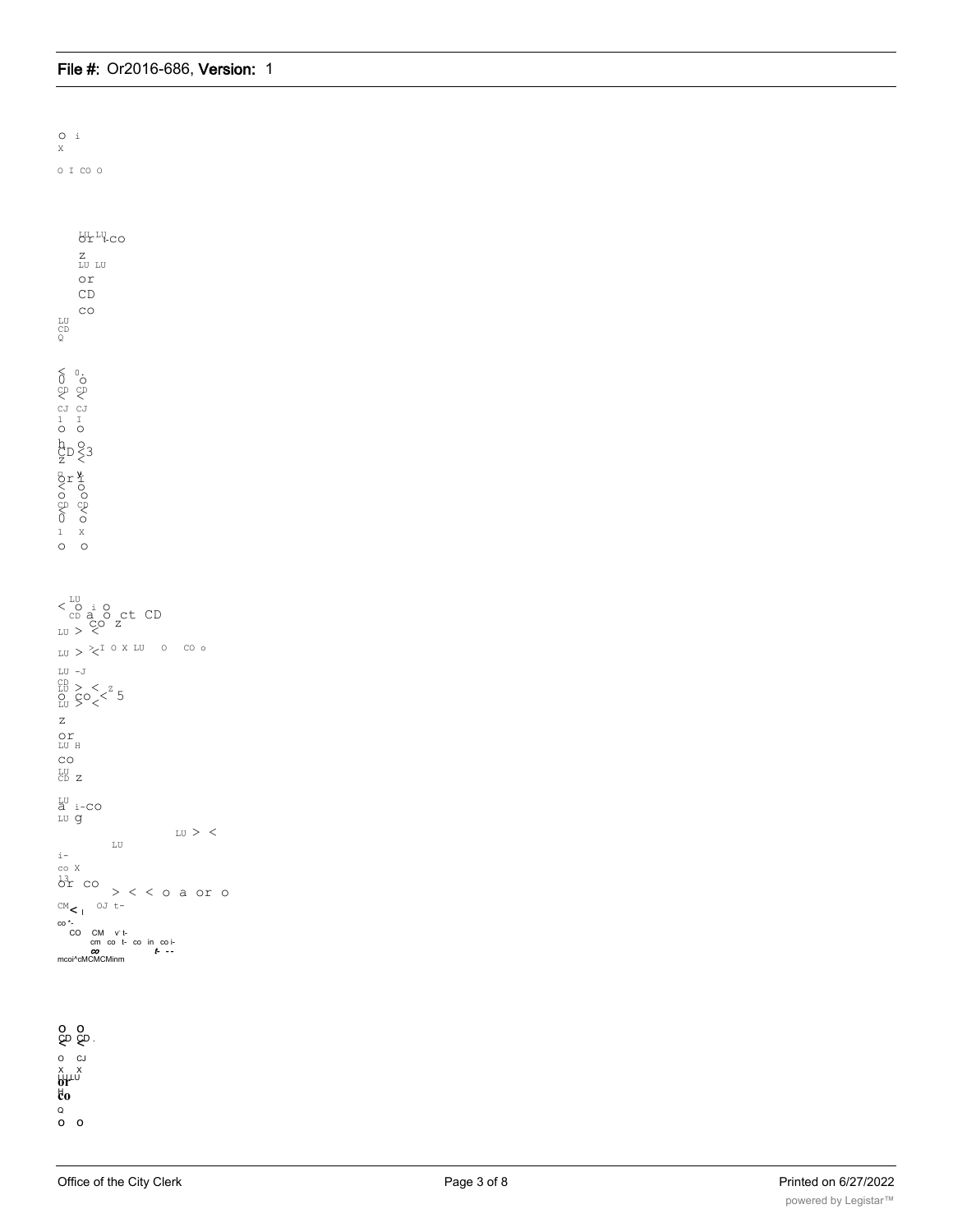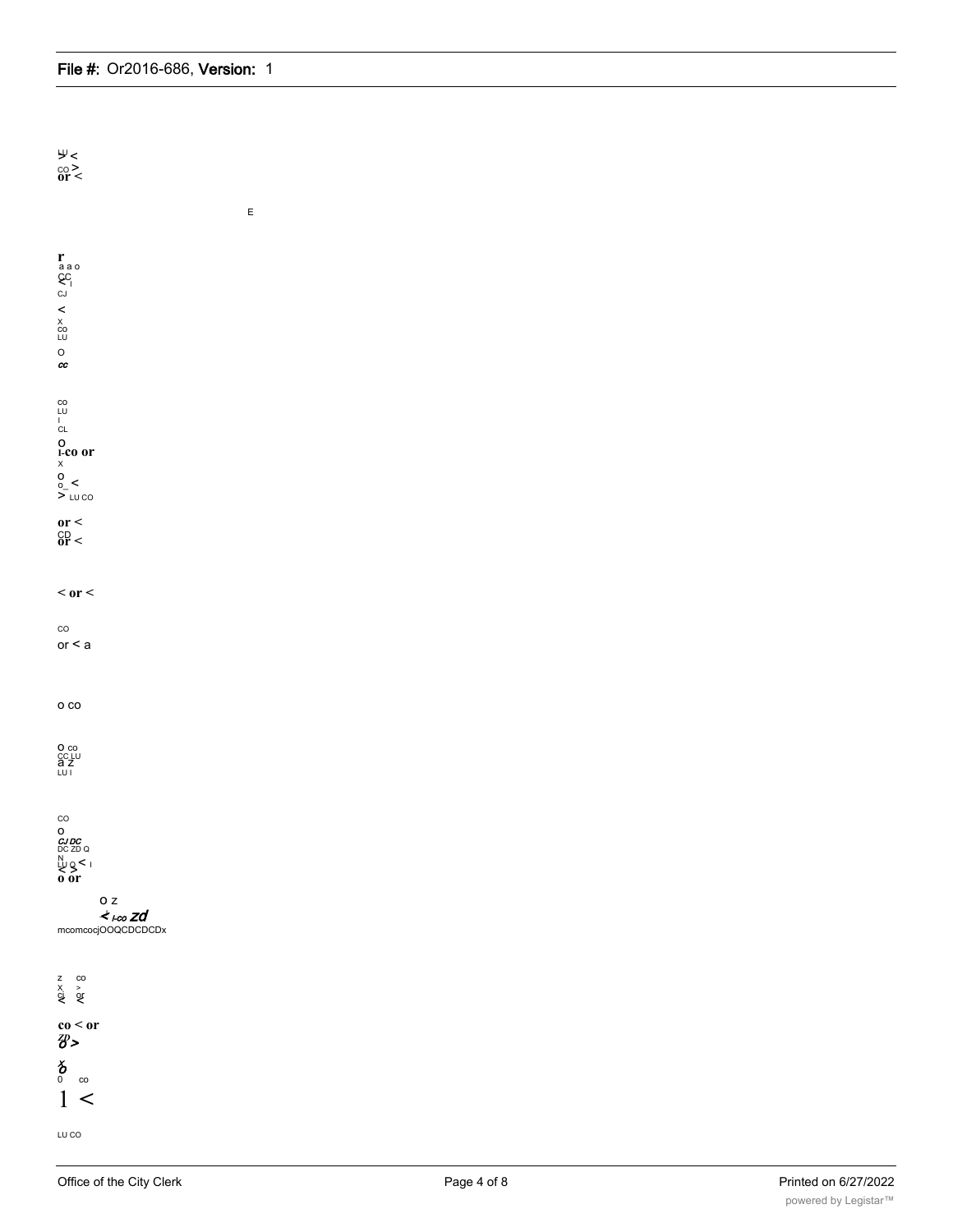

# EEOO<br>E EE

E E EE

0000Q000U00

LO CO

 $\frac{0}{00}$  $\ln$   $\ln$  CO (NNCMWCMtNNMCNPJ<br>CO LO<br>^005S^r-i?5cooo5<br>^005S^r-i?5cooo5  $\cos$ 

CNA-T-o>CNCMCN\*\*mo COCOCOCOCOCOCOCOCOCOCO co co co co co coco

ల<br>≵�><br>బ

**COLU**  $\mathbf{o}$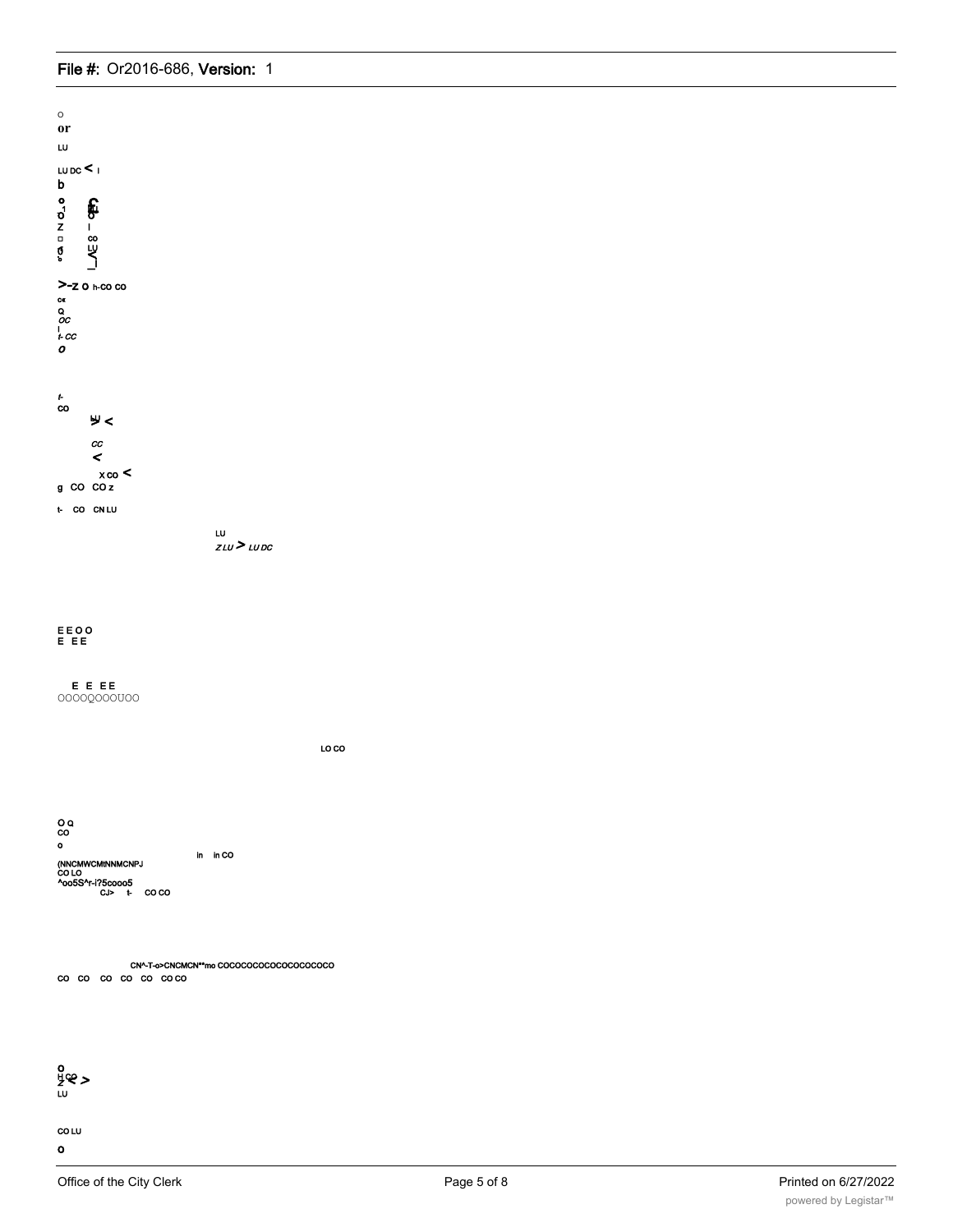| $\mathsf{S}^\mathsf{D}$                                                                 |         |
|-----------------------------------------------------------------------------------------|---------|
| īU.                                                                                     |         |
| ၉<br>၉၀                                                                                 |         |
| $\begin{matrix} 0 & \mathbf{0} \\ \mathbf{1} & \mathbf{0} \end{matrix}$<br>$\mathbf{o}$ |         |
| ၉<br>၉၀ ၉၀                                                                              |         |
| $0$ $\bullet$<br>$1 - X$<br>$0$ 0                                                       |         |
| $0$ 0                                                                                   |         |
| ပြောပြာ<br>၀၀<br>XXI>0 CJ OLU                                                           |         |
|                                                                                         |         |
| 5 i-q co to<br>$Q-a$                                                                    |         |
| $\begin{array}{cc} x & I \\ g & g \end{array}$                                          |         |
| တို့<br>တို့ တို့<br>တို့ ပေးပေး                                                        |         |
| <b>∞</b> ∟ O ∞ ∞ O<br>40၁ ၀၁(၀၀၀၁                                                       |         |
| $>$ < >-                                                                                |         |
| $\overline{a}$                                                                          |         |
| $\leq$ 0<br>$\bf{co}$                                                                   |         |
| ሦ<                                                                                      |         |
| $\,<$                                                                                   |         |
| g<br>Cb a                                                                               |         |
| $\infty$ in $\infty$                                                                    |         |
| $E \xi$ < $\omega$                                                                      | c co 9o |
| ><br>เม๐c < ๛                                                                           |         |
|                                                                                         |         |
|                                                                                         |         |
|                                                                                         |         |
| 88.45 V88<br>89.45 V88                                                                  |         |
|                                                                                         |         |
|                                                                                         |         |
|                                                                                         |         |
|                                                                                         |         |
|                                                                                         |         |
| <b>B</b><br>BOCLU                                                                       |         |
| $\geq$                                                                                  |         |
|                                                                                         |         |

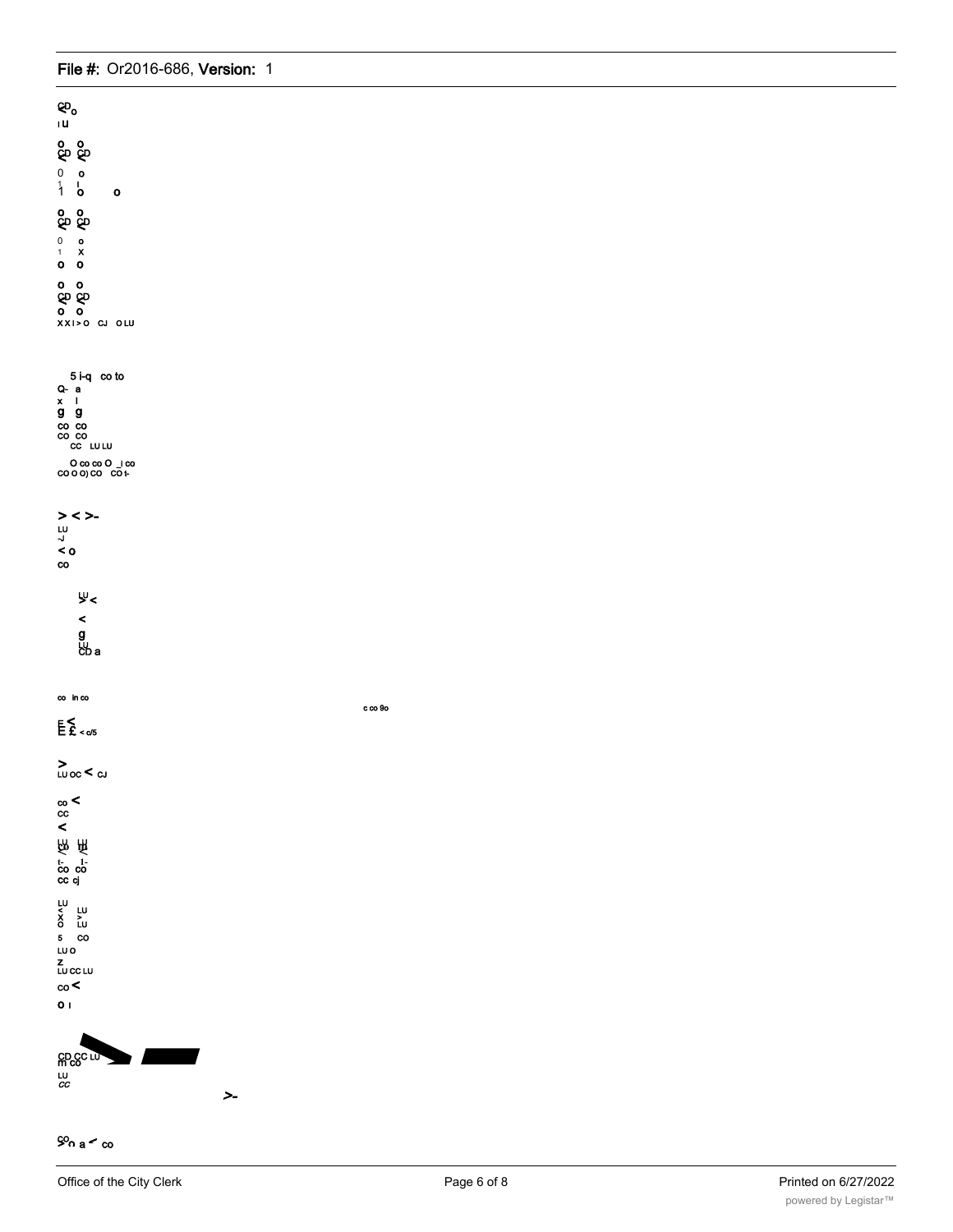CC LU CO CO CO CO CC  $\prec$ CO o

**Chicago, HInIIU 20j±\_ To the President and**

**Member of the City Council:**

**Your prnmittee on Finance, having had under consideration an order authorizing the paymjht of various small claims against the Gty of Chicago.**

**having had the same under advisement, begs leave to report and recommend that Your Honorable Body pass the proposed order transmitted herewith.**

| This recommendation was concurred in by | (S viva voce vote oftg) |  |  |
|-----------------------------------------|-------------------------|--|--|
| member of the committee (with           | dissenting vote(s)).    |  |  |